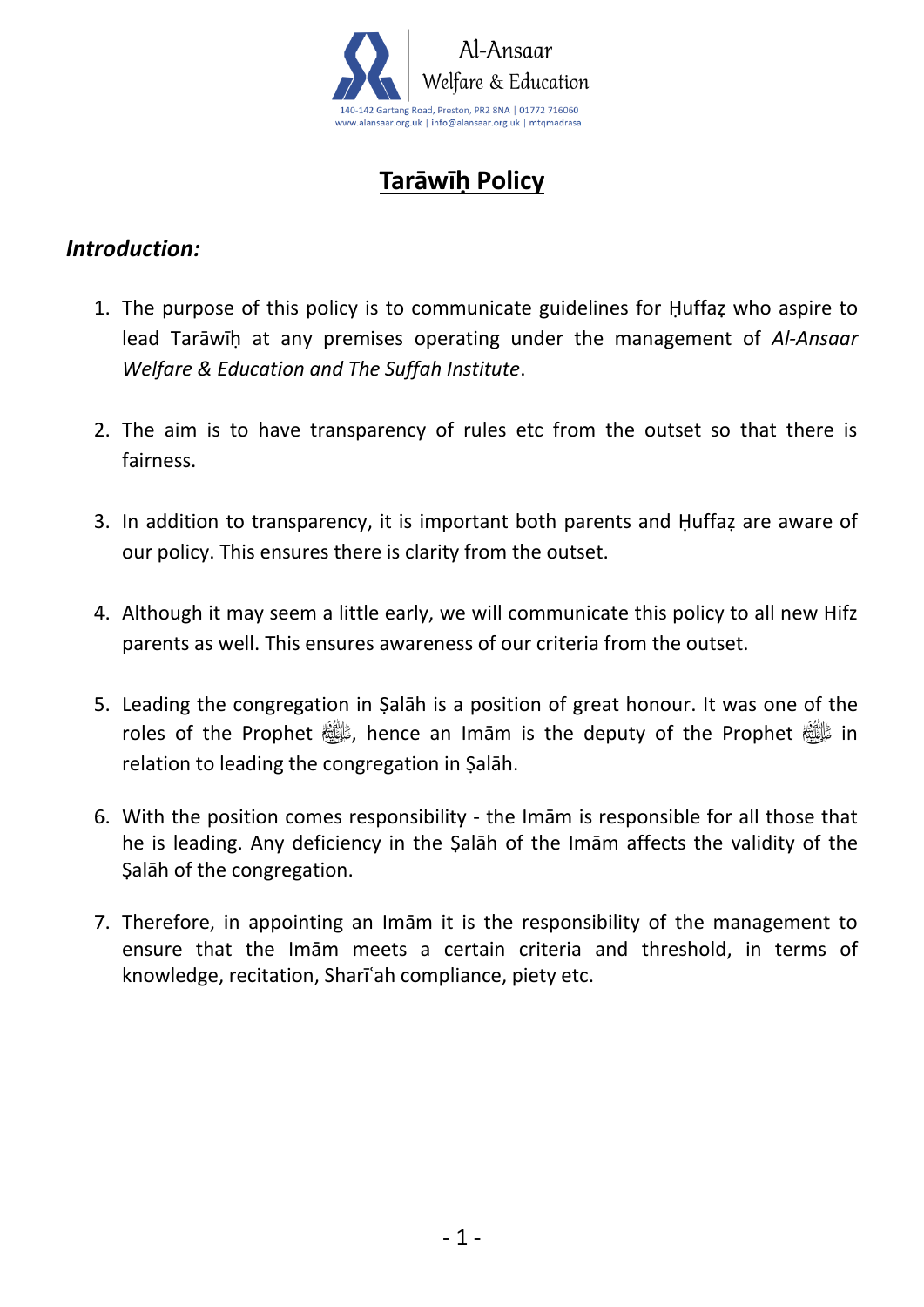### *Availability & Commitment:*

- 1. Leading Tarāwīḥ requires commitment. Before nominating yourself, it is essential you consider various factors including the following:
	- a) Your availability for the *entire* month of Ramaḍān.
	- b) GCSE, A level exams in the month of Ramaḍān, if you are a student.
	- c) Any domestic and work commitments you may have.

It is essential you have time to prepare for Tarāwīḥ and are not tired and overburdened. Hence, evaluating the above and any other factors that may affect fulfilling of Tarāwīḥ duties is essential before nominating yourself.

2. It is essential you make an informed decision, as it is grossly unfair on both management and other Huffaz if you fail in your commitment and you thus overburden others.

### *Selection of Ḥuffaẓ for Tarāwīḥ:*

- 1. First preference to lead Tarāwīḥ Ṣalāh will be given to the teachers of the Madrasah.
- 2. Second preference will be given to those pupils who have completed their Hifz at Madrasah Tajweedul Quran (MTQ) - subject to satisfying the other relevant criteria stipulated below.
- 3. Third preference will be given to pupils studying at MTQ or The Suffah Institute.
- 4. Due to the above, it is very unlikely we are able to cater for other individuals.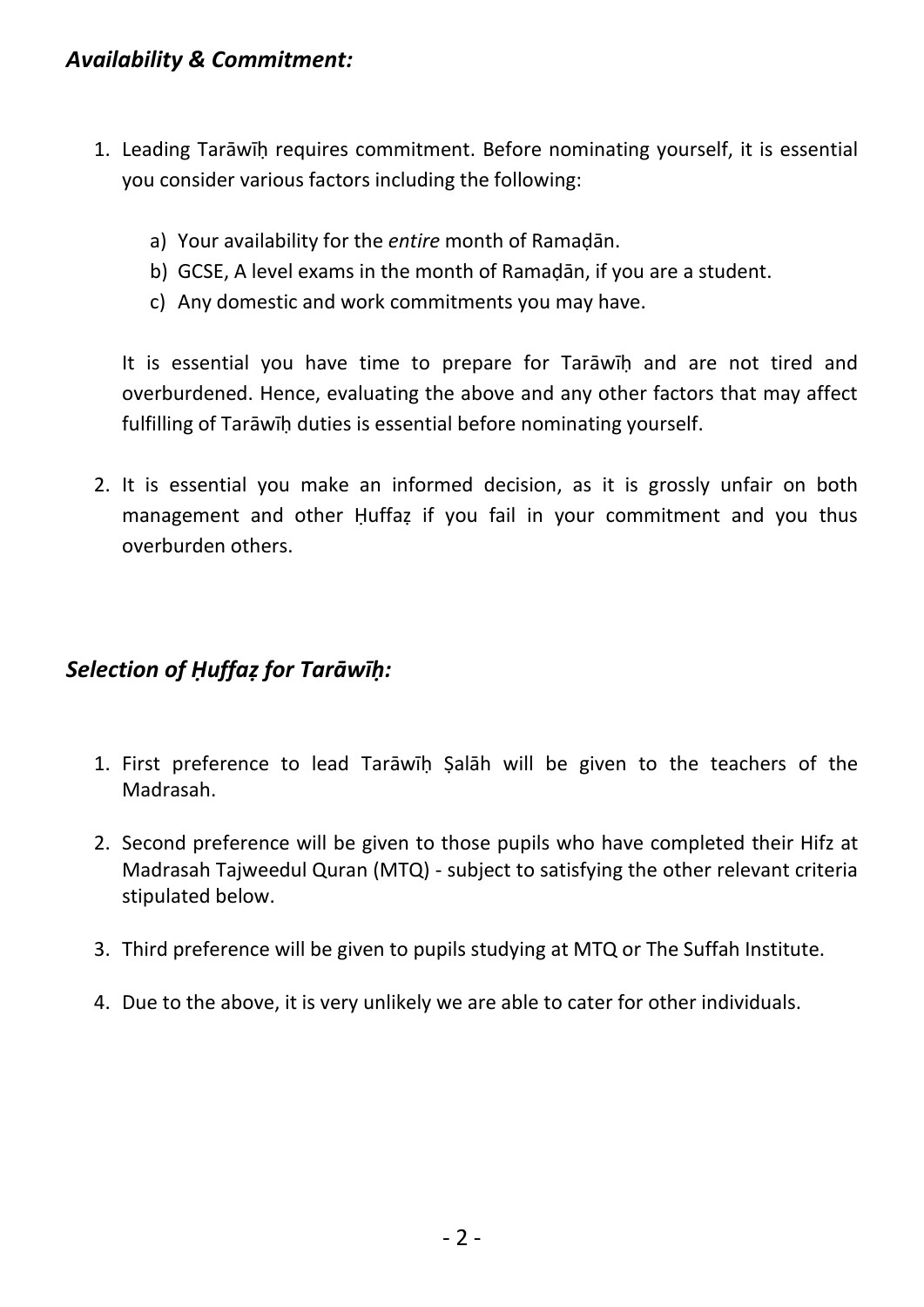## *Selection & Eligibility Criteria:*

- 1. Leading any Ṣalāh is a great honour and responsibility. Fulfilling this responsibility requires many attributes, including but not limited to:
	- ✓ Maturity.
	- $\checkmark$  A competent standard of Hifz of the Qur'an.
	- $\checkmark$  A competent standard of Tajwīd.
	- $\checkmark$  Observing the laws of Shari'ah.
- 2. Therefore, we will only seek to appoint an individual or pupil to lead Tarāwīḥ, who is observant of the above-mentioned attributes, in particular various rules and regulations of the Sharīʿah. Therefore, an individual who does not adhere to Islamic principles and guidelines will not be considered for leading Tarāwīḥ.
- 3. A Sharīʿah compliant appearance is also essential. This includes a beard, which must not be shaved or trimmed to under a 'fist length'. Hence, we will not appoint any pupil or individual whose beard we deem is not in accordance to Sharīʿah.
- 4. Where an individual has simply met the aforementioned criteria specifically for the leading of Tarāwīḥ, then we will not accept this.
- 5. An aspiring individual and pupil must also be conscious of his hairstyle and dressing, as short back and sides etc is highly disliked. Ḥuffāẓ who lead Tarāwīḥ must be role models, both "on and off the Muṣallā".
- 6. The minimum age to lead Tarāwīḥ is once the individual has reached adulthood (puberty).
- 7. Where there are more eligible individuals, then the management will make the final decision. This may involve a "rotating system" where there is a turn to lead (for example) every other day.
- 8. The final decision will be at the sole discretion of the management. We will try our best to act fairly to the best of our ability in accordance to the teachings of Islām.
- 9. We also expect our decision to be respected without any sort of pressure, intimidation etc.

Note: It is very important to appreciate the above points, as it is usually these issues that young Ḥuffāẓ fail to adhere to and follow.